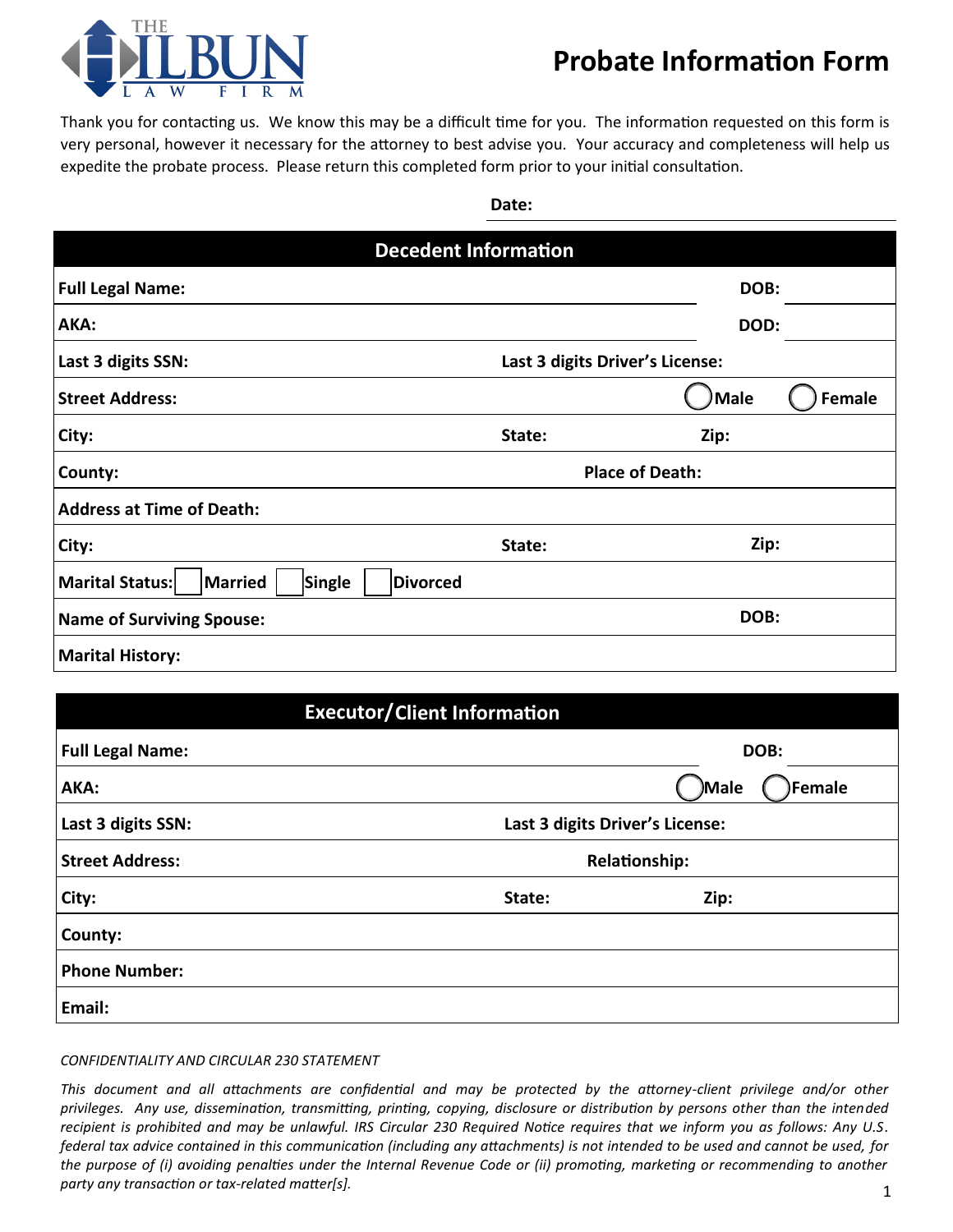

| Additional Parties (C=Child, B=Beneficiary, W=Witness) |                        |                        |  |  |  |
|--------------------------------------------------------|------------------------|------------------------|--|--|--|
| $ {\sf C} $<br>B<br>lw<br><b>Full Legal Name:</b>      |                        | DOB:                   |  |  |  |
| <b>Street Address:</b>                                 |                        | Male<br>Female         |  |  |  |
| City:                                                  | State:                 | Zip:                   |  |  |  |
| Phone:                                                 |                        | <b>Relationship:</b>   |  |  |  |
| Email:                                                 |                        | <b>Marital Status:</b> |  |  |  |
| If child, name of other parent:                        | <b>Years known:</b>    |                        |  |  |  |
| <b>Full Legal Name:</b><br> B <br>lw<br><b>ICI</b>     |                        | DOB:                   |  |  |  |
| <b>Street Address:</b>                                 |                        | Female<br>Male         |  |  |  |
| City:                                                  | State:                 | Zip:                   |  |  |  |
| Phone:                                                 |                        | <b>Relationship:</b>   |  |  |  |
| Email:                                                 | <b>Marital Status:</b> |                        |  |  |  |
| If child, name of other parent:                        | <b>Years known:</b>    |                        |  |  |  |
| B<br>W<br><b>Full Legal Name:</b><br>C                 |                        | DOB:                   |  |  |  |
| <b>Street Address:</b>                                 |                        | Male<br>Female         |  |  |  |
| City:                                                  | State:                 | Zip:                   |  |  |  |
| Phone:                                                 |                        | <b>Relationship:</b>   |  |  |  |
| Email:                                                 |                        | <b>Marital Status:</b> |  |  |  |
| If child, name of other parent:                        |                        | <b>Years known:</b>    |  |  |  |
| B<br><b>Full Legal Name:</b><br>W<br>С                 |                        | DOB:                   |  |  |  |
| <b>Street Address:</b>                                 |                        | ⌒<br>Male<br>Female    |  |  |  |
| City:                                                  | State:                 | Zip:                   |  |  |  |
| Phone:                                                 |                        | <b>Relationship:</b>   |  |  |  |
| Email:                                                 | <b>Marital Status:</b> |                        |  |  |  |
| If child, name of other parent:                        | <b>Years known:</b>    |                        |  |  |  |
| B <br>W<br>$ {\sf C} $<br><b>Full Legal Name:</b>      |                        | DOB:                   |  |  |  |
| <b>Street Address:</b>                                 |                        | Male<br>Female         |  |  |  |
| City:                                                  | State:                 | Zip:                   |  |  |  |
| Phone:                                                 |                        | Relationship:          |  |  |  |
| Email:                                                 |                        | <b>Marital Status:</b> |  |  |  |
| If child, name of other parent:                        |                        | <b>Years known:</b>    |  |  |  |